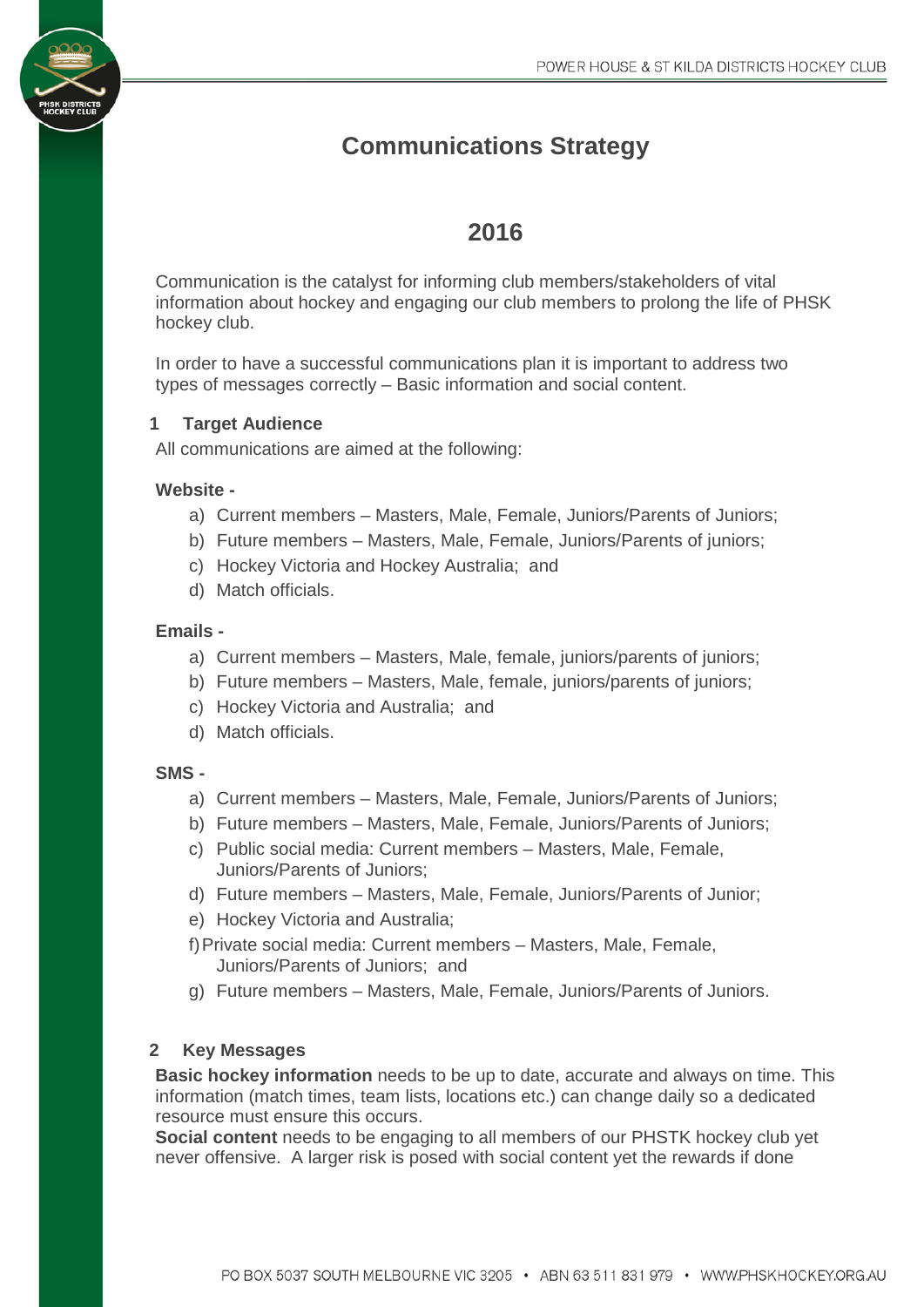

correctly can also be large. With the diverse nature of current and potential club members it is important the electronic communications policy must be enforced.

Correct templates need to be used.

Utilise spell check and correct grammar (unless clear abbreviations or shortening of words e.g. PHSK or PHSTK would be acceptable yet the use of the words "da" for "the" or "dem" for them are not acceptable. We stand to reach a bigger audience if they can clearly read and understand what message we are trying to put across).

## **3 Methods of Communicating**

We have several touch points of electronic communication in PHSTK Hockey Club. It is important for **coaches** and each **team captain** to engage, resend and verbally support PHSTK initiatives and social activities with their own team mates.

#### **3.1 PHSTK Hockey Club Website (**http://phskhockey.org.au/**)**

Our website will include current information on competitions, social events, committees, policies, constitution, rules and by-laws.

No offensive content or photos will be published.

Permission from a member of the committee should be sought before publishing on this site.

If we intend to publish a photo of a child, we will take care not to provide identifying information.

We will seek feedback from members to improve the information available on the site.

#### **3.2 SMS APPS & Email**

Committee members, coaches and team managers may use SMS APPSand email to provide information about competition, training, club-sanctioned social events and other club business, however:

- a) SMS messages should be short and about club/team matters;
- b) Email communication will be used when more information is required; and
- c) Communication involving children will be directed through their parents.

#### **3.3 Social Media Websites (e.g. Facebook, Instagram)**

We treat all social media postings, blogs, status updates and tweets as public 'comment'.

Postings (written, photos or videos) will be family-friendly and feature positive club news and events.

No personal information about our members will be disclosed.

No statements will be made that are misleading, false or likely to injure a person's reputation.

No statements will be made that might bring our club into disrepute.